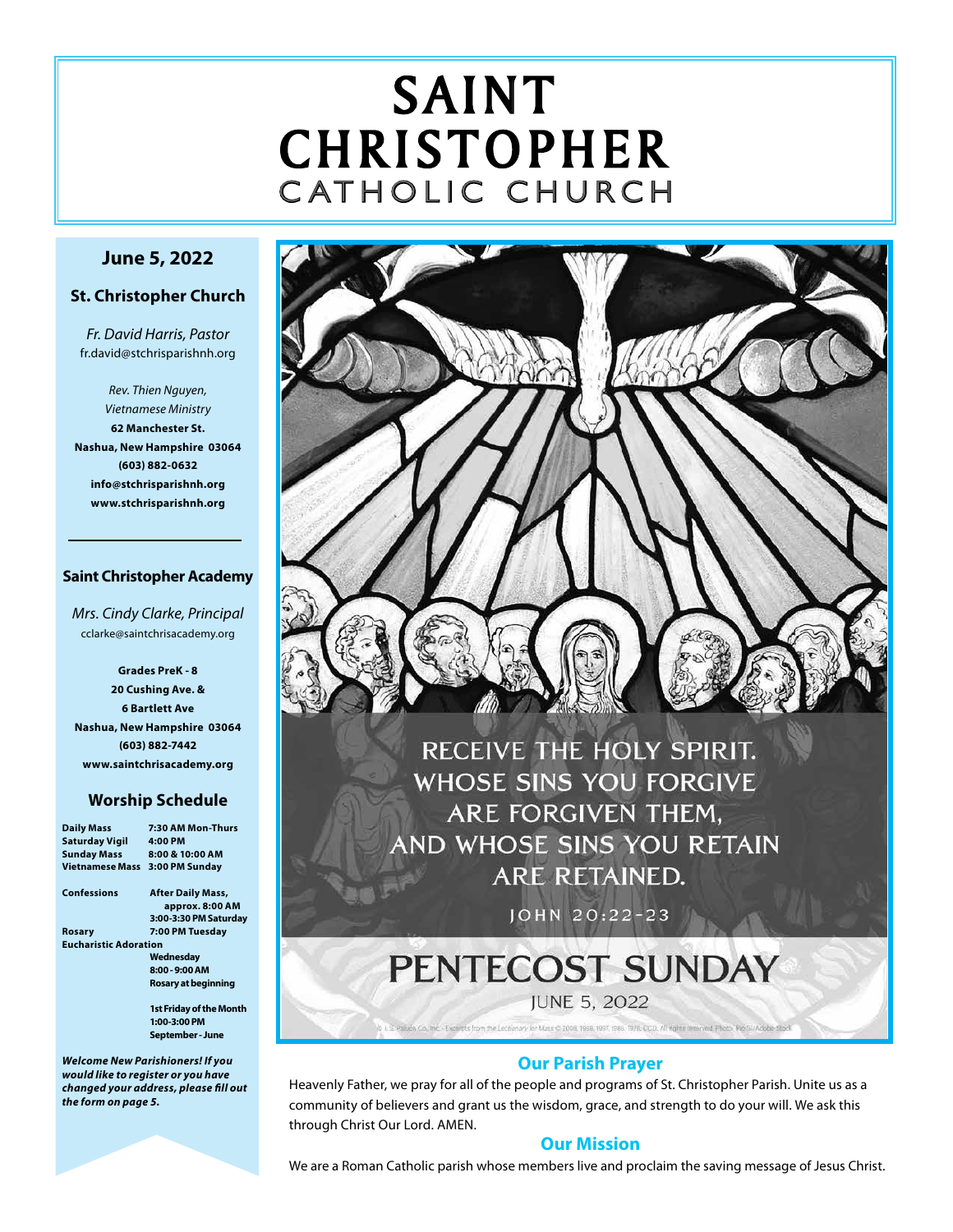#### **Saturday, June 4**

| 8:00 AM | Sean Costello              |
|---------|----------------------------|
|         | by Larry and Kitty Provost |

4:00 PM Dick Blais by Louise Guertin

 Joanne O'Brien by her Family

#### **Sunday, June 5**

8:00 AM People of the parish

10:00 AM Matthew Trombly by Phil and Denise Trombly

3:00 PM Vietnamese Mass

#### **Monday, June 6**

7:30 AM Teresa Cieszkowska by Nancy Pelletier

**Tuesday, June 7**

7:30 AM Garnetta Wood by Elizabeth Cote

**Wednesday, June 8**

7:30 AM Maria Mai Thi Cai by Her Daughter

#### **Thursday, June 9**

7:30 AM All Souls Day Intentions by Parishioners

#### **Friday, June 10**

NO Mass on Friday

#### **Saturday, June 11**

4:00 PM Maryjane McAloon by her daughter, Nancy Pelletier

> Therese Lees by Lauren Saltalamacchia

#### **Sunday, June 12**

8:00 AM People of the parish

10:00 AM Dick Blais by Louise Guertin

3:00 PM Vietnamese Mass

#### **The Sanctuary Lamp Burns This Week:**

The Sanctuary Lamp burns this week for Mr. & Mrs. David Alan Rock by their daughter, Laurie Coffey.

#### **Altar Bread and Wine:**

The Altar Bread, which will become the Body of Our Lord Jesus Christ at all Masses during June will be offered in Thankgiving for Fr. David Harris by grateful parishioners.

*Arrangements can be made to donate the monthly Altar bread and wine in honor of a loved one by contacting the rectory at 882-0632 during business hours. Mass* 

#### Mass Intentions **Giving God Our Best**

 After attending public schools as a child I remember the dramatic change when I started as a freshman in Catholic high school - a new city, new classmates, and challenging new standards. On top of that I had to transition from wearing t-shirts and sneakers to dress shirts, slacks, and neckties everyday! While putting on a tie each morning was sort of a pain and we grumbled often, I learned that the way I dressed affected the way I approached my daily goals and how I engaged with others. I felt and behaved differently. Our outward appearance has an impact on our inward disposition.

It wasn't that long ago when wool suits for men and dresses and hats for women were the norm at Mass (and that was without air conditioning!). While I don't propose the return of that standard, I think the special care people took with their Mass attire reflected their reverence for the miracle of the Eucharist. The way we dress and present ourselves at Mass affects on our own soul and the souls of others – it points to the importance of our beliefs. I imagine it also affects our Heavenly Father who delights when His cherished children seek to offer Him their best.

With the warmer weather here for the next few months, the tendency to dress casually and immodestly for Sunday Mass increases exponentially. There is no dress code for attending Mass and I don't judge people based on what they wear. Yet we should still strive to dress appropriately and modestly for the sacred space we enter and the solemn mysteries we celebrate. To help us honor God by how we dress at Mass, we could ask ourselves:

#### *Does the way I present myself look like I am going somewhere special and important?*

#### *Does God deserve the same respect that I offer to others by the way I would dress for a special dinner, my job, or even a golf outing?*

#### *Is my attire modest? Might it draw the attention of other worshippers away from the Lord and towards me?*

 Preparing ourselves both inwardly and outwardly for Mass often demands a little effort, time, and sacrifice. But when we remember what God has done for us and continues to do for us, I hope we can believe that He is worth it. I know that you are worth it to Him!

 In Christ, *Father David*

# **Parish Finance Council News**

After many years of generous service, Tom Nardone has concluded his tenure as chair of the Finance Council. Tom is a faith-filled and humble servant whose leadership has helped to grow and sustain the financial health of our parish. Thankfully, Tom will remain on the council as a regular member.

We are grateful to Michael Richards, another longtime council member, for agreeing to serve a three-year term as the next chair. We also welcome Craig Schuh who has joined the council for a three-year term.

The Finance Council meets regularly throughout the year to support the pastor with recommendations on budgeting, investments, and capital projects and renovations. We are very grateful to the members for their dedication and service!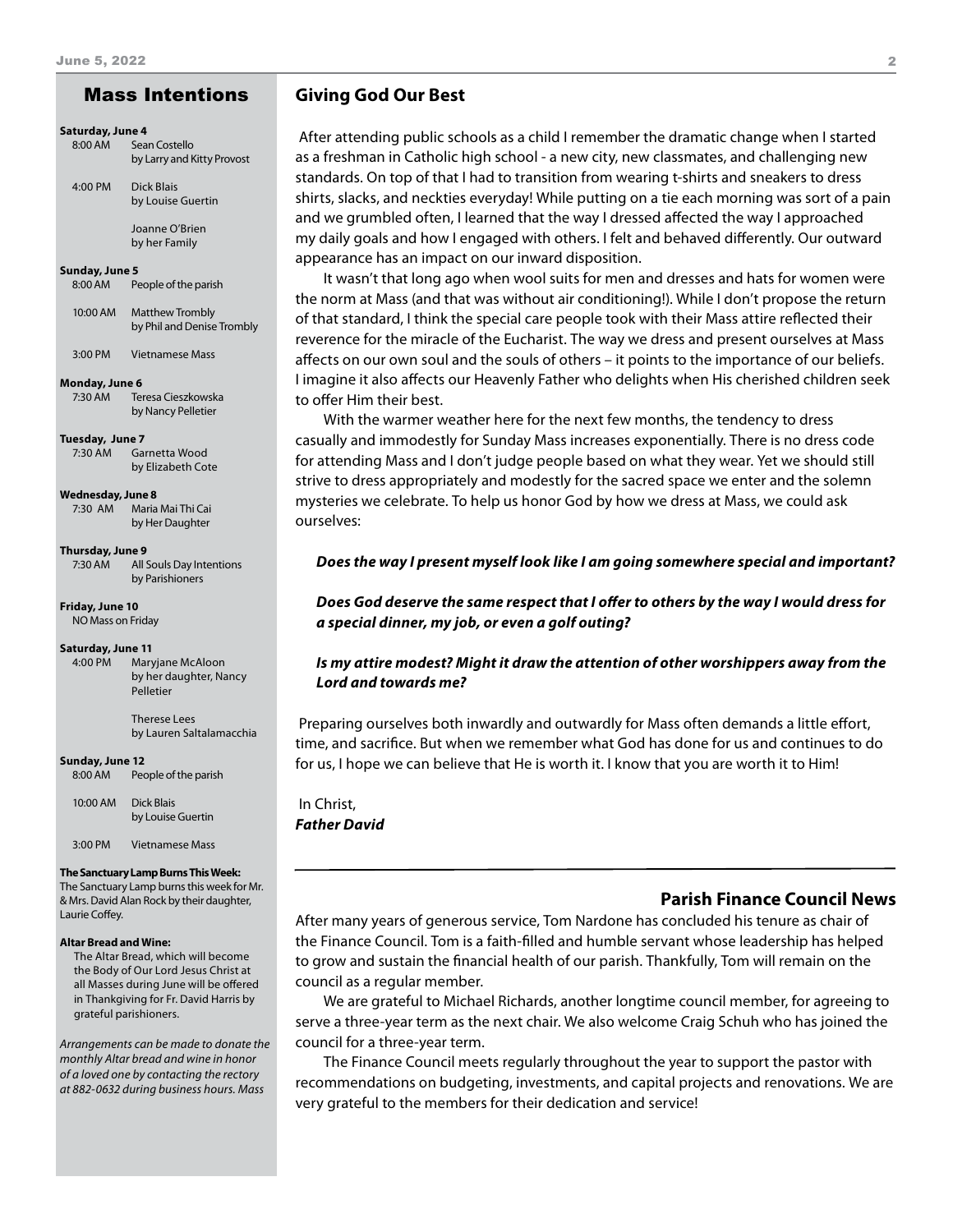# **Annual Diaper Drive**

With June upon us it is time for the annual St. Vincent de Paul diaper drive. It is sad to think of poor little toddlers who remain in wet or soiled diapers because their parents cannot afford to buy the amount of diapers so desperately needed.

For a number of years, we have relied on your kindness to help these families provide relief for their young children. This year rather than asking you to stand in line to purchase diapers or wipes, members of your SVdP team are happy to do the shopping for you since we have specific requests for sizes. The diapers will be donated to the Corpus Christi Food Pantry and the Nashua Soup Kitchen.

If you choose to make a donation, you can place cash or checks in the SVdP kiosks at the front and side doors of the church. We ask that you make any checks payable to St. Christopher Parish and just put Diaper Drive in the memo line.

God bless you for your continuing generosity to this worthwhile ministry.

### **Fiat And Quo Vadis Days Vocation Camps**

Do you know where your life is going? The Lord Jesus has a great plan for your life! High school age young men and women (ages 14-18) are invited to attend our upcoming vocation camps to look at the Lord's call in your life while having lots of fun. Fiat Days for young women is held July 25-28 and Quo Vadis Days for young men is held August 8-12. These are overnight camps held at Magdalen College in Warner, NH and are led by priests, sisters, and seminarians from the diocese. The camps include a full schedule of hiking, swimming, canoeing, sports and games, daily Mass and prayer, and opportunities to grow in friendship with the Lord and with each other. The cost is only \$50 and financial aid is available. For more information and to register please visit liveinblackandwhite.com or contact Becky Vinson in the Vocations Office at 603-663-0153 or rvinson@rcbm.org.

# **Corpus Christi Summer Fan Collection**

The Corpus Christi Food Pantry and Assistance serves many clients in need of fans during the summer season. Most of our clients live downtown in crowded multifamily buildings with no air-conditioning and often not even a fan. If you can donate a new or gently used fan, please bring it to Corpus Christi, 3 Crown St., Mon/ Wed 9-12 or Tue/Thurs 1-4. Please contact Susan Dignan at 603-598-1641 if you are interested in donating funding that will help us provide fans this summer. We will shop and share the fans to those who need them most! We appreciate your support and any help you can provide. God Bless!

#### **Day of Spiritual Enrichment**

Fr. Bill Sheehan OMI, an experienced spiritual teacher and retreat master, will be returning to offer a Day of Spiritual Enrichment on Sat. June 11, 9:00 AM to 3:00 PM at Immaculate Heart of Mary Church, 180 Loudon Rd., Concord NH. Donation for the event is \$10. Attend in person or online: www.facebook.com/ihmnh Info: http://ihmnh.org The theme of the retreat is: *How to be filled by being emptied: "Christ Jesus emptied himself . . . therefore God highly exalted him"* (Philippians 2:5-8)

# **Congratulations**

# **Rev. Cuong (Peter) Nguyen**

Fr. Peter was ordained to the priesthood on Saturday, June 4, 2022 by Bishop Peter A. Libasci at St. Joseph Cathedral.

*Please pray that God will grant Fr. Peter strength and grace in his priestly service to our Lord and the church!*

## **We're Here for YOU at St. Christopher Parish!**

#### *Rectory Hours:*

| Monday - Thursday 9:00-3:00 |              |
|-----------------------------|--------------|
| Friday                      | $9:00-12:00$ |

| Rectory Phone: | 882-0632 |
|----------------|----------|
| Rectory Email: |          |

*info@stchrisparishnh.org*

#### *Fr. David Harris fr.david@stchrisparishnh.org*

*Administrative Asst.* - *Kitty Provost kprovost@stchrisparishnh.org*

*Bookkeeper* - *Jean Dickson bookkeeper@stchrisparishnh.org*

*Director of Music & Organist* - *Carol Ann Skabo music@stchrisparishnh.org*

#### *Religious Educ.* - *Christine Mercurio cmercurio@stchrisparishnh.org Confirmation* - *Alex Sullivan asullivan@stchrisparishnh.org RCIA* - *Joe Mercurio rcia@stchrisparishnh.org*

*Finance Committee -- Tom Nardone tnardone.work@gmail.com*

*Bulletin - Marta Nissen bulletin@stchrisparishnh.org*

Bulletin submissions are due one week before publication.

#### **Support the parish through Faith Direct!**

Use the QR code below to quickly and easily access Faith Direct! You can enroll in Faith Direct, make a one-time gift or log in to your current Faith Direct account!

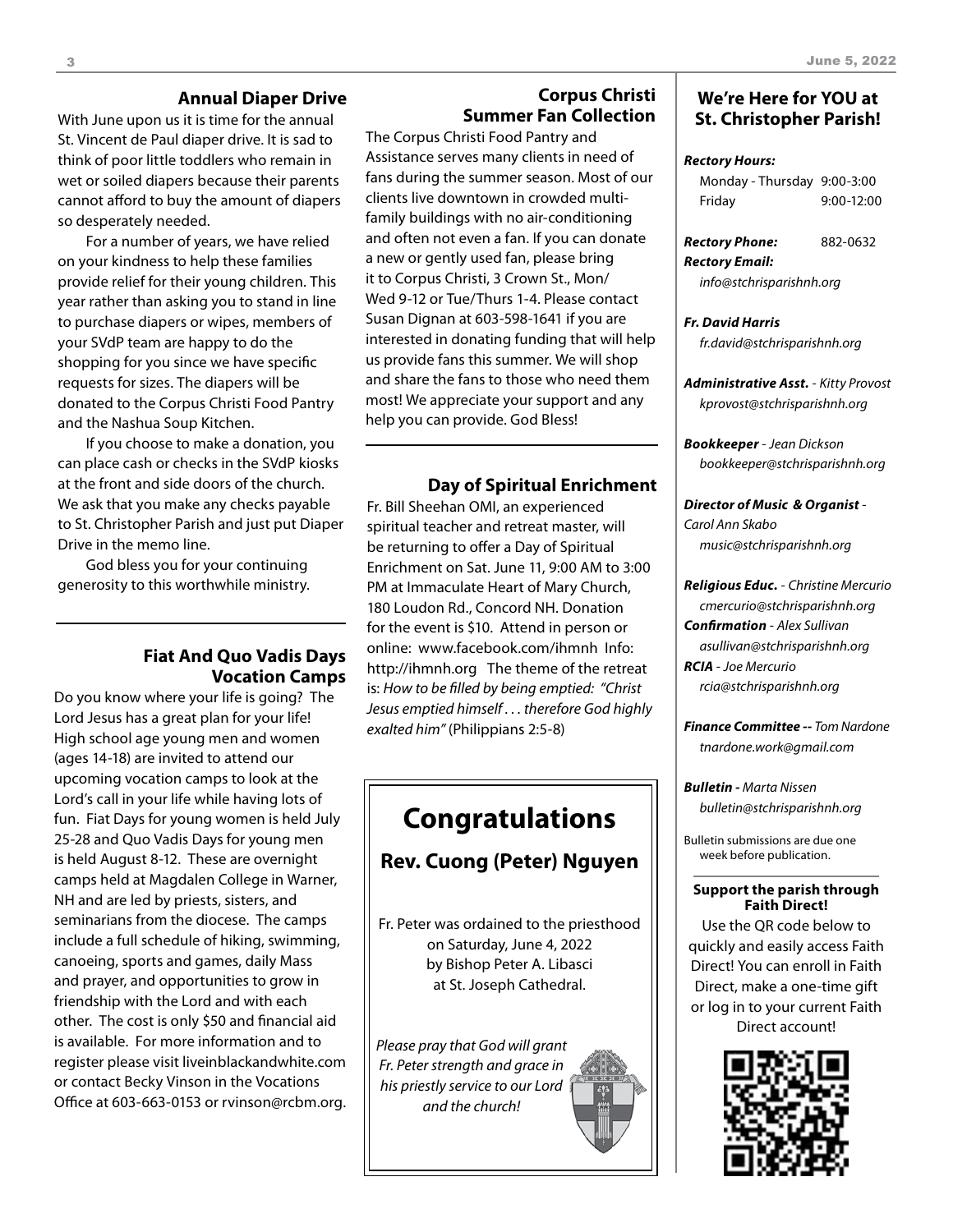

#### *May 29, 2022 Offertory*

| <b>Offertory Envelopes</b>              |  | \$3,157.00 |
|-----------------------------------------|--|------------|
| Loose Offertory                         |  | \$613.51   |
| <b>Faith Direct</b>                     |  | \$2,613.50 |
| <b>Faster Total</b>                     |  | \$6,384.01 |
|                                         |  |            |
| <b>Ascension Thursday</b>               |  | 334.00     |
| Total-to-date: \$714.00                 |  |            |
| <b>Catholic Communications \$270.00</b> |  |            |
| Total-to-date: \$315.00                 |  |            |
|                                         |  |            |

**Thank you for supporting your Spiritual Home!**



Saint Christopher Academy is a pre-kindergarten through grade 8 Catholic school located on two nearby locations. At SCA, student are immersed in an authentically Catholic, academically excellent education within the embrace of a safe, joy-filled community.

*Visit us online at SaintChrisAcademy.org*

*Now accepting applications for 2022-2023!*

### **Msgr. Kelley Celebrates 50th Jubilee of Priesthood**

On May 20, former St. Chris pastor Monsignor Richard Kelley celebrated his 50th Golden Jubilee of priesthood! Now retired and residing at St. Patrick Parish in Pelham, Fr. Kelley was honored at a mass and recption at St. Patrick's last weekend. St. Chris parishioners are welcome to send him a card or note of congratulations and thanksgiving at:

Rev. Msgr. Richard Kelley St. Patrick Parish 12 Main St. Pelham, NH 03076

## **Vacation Bible School Volunteers needed!**

*Vacation Bible School Volunteers needed! Join the FUN! Share your faith at VBS! We need to add you to our crew and get this trip rolling!*

*Theme*: Monumental 2022! *When*: July 25-July 29, 2022. *Time*: 8:30 -11:30 AM *For*: kids entering grades K to Grade 5

Come join us for a rockin' good time amid the colorful canyons of the Southwest!… where we explore God's awesome strength along the sunbaked trails! Bible stories each day, Saint of the Day, singing, dancing, music, crafts, snacks and outdoor games galore as we hear and learn how to form a rock solid faith in God for the journeys ahead! We will need lots of volunteers to make this event happen- please email cmercurio@stchrisparishnh.org if you are age 18+ and want to help us make an amazing trek! All adult volunteers must undergo a background check and complete child safety training classes as mandated by the Diocese of Manchester. Youth volunteer slots will be filled as soon as we have our 18+ crew assembled! It's going to be a MONUMENTAL time!

### **New Hampshire Catholic Appeal**

We are grateful to all of our parishioners who have made a gift to the New Hampshire Catholic Appeal. As of today, we have raised \$21,400 towards our parish goal of \$37,937. 100% of the funds raised above this Appeal goal are returned to our parish this year. If you have not made your gift yet, please bring your gift envelope to Mass next weekend or you can make your gift online at www.catholicnh.org/nhca. Extra gift envelopes are available in the pews. We need the support of all our parish families in order to reach our parish goal. Thank you for your support of these important needs and ministries of the Church.

# **Corpus Christi Corner**

The Pantry has been very busy this spring. With the rise in cost of food, gas and rent, we are seeing many clients in need of help. Not only do we offer several days of groceries, we also have Assistance to help with dental, gas cards, rent, utilities and vehicle repair. We are here to help.

Suggested items for the month of June include: Pancake mix, syrup, evaporated milk, ketchup, Manwich/ Sloppy Joe mix, Graham crackers, canned carrots and bars of hand soap. There are baskets located at each of the church entrances for your donations. Thank you for your continued support.

#### **Week-Long Book Sale at Saint Kathryn's**

Saint Kathryn Religious Goods will host a week-long preowned book sale from June 6 - 11 during our regular store hours of 9:00 AM – noon, Monday through Thursday and Saturday. There are thousands of titles to choose from, most of them only \$1.00- \$2.00. There is ample parking. Please come early for the best selection! 4 Dracut Road, Hudson. Questions? Please contact the store at 603-595-4463.

#### **For Vocations**

"The Spirit gave them ability." Is the Holy Spirit preparing you to share the Lord's mission as a priest, deacon or in the consecrated life? Contact the Vocation Office at mmason@rcbm.org.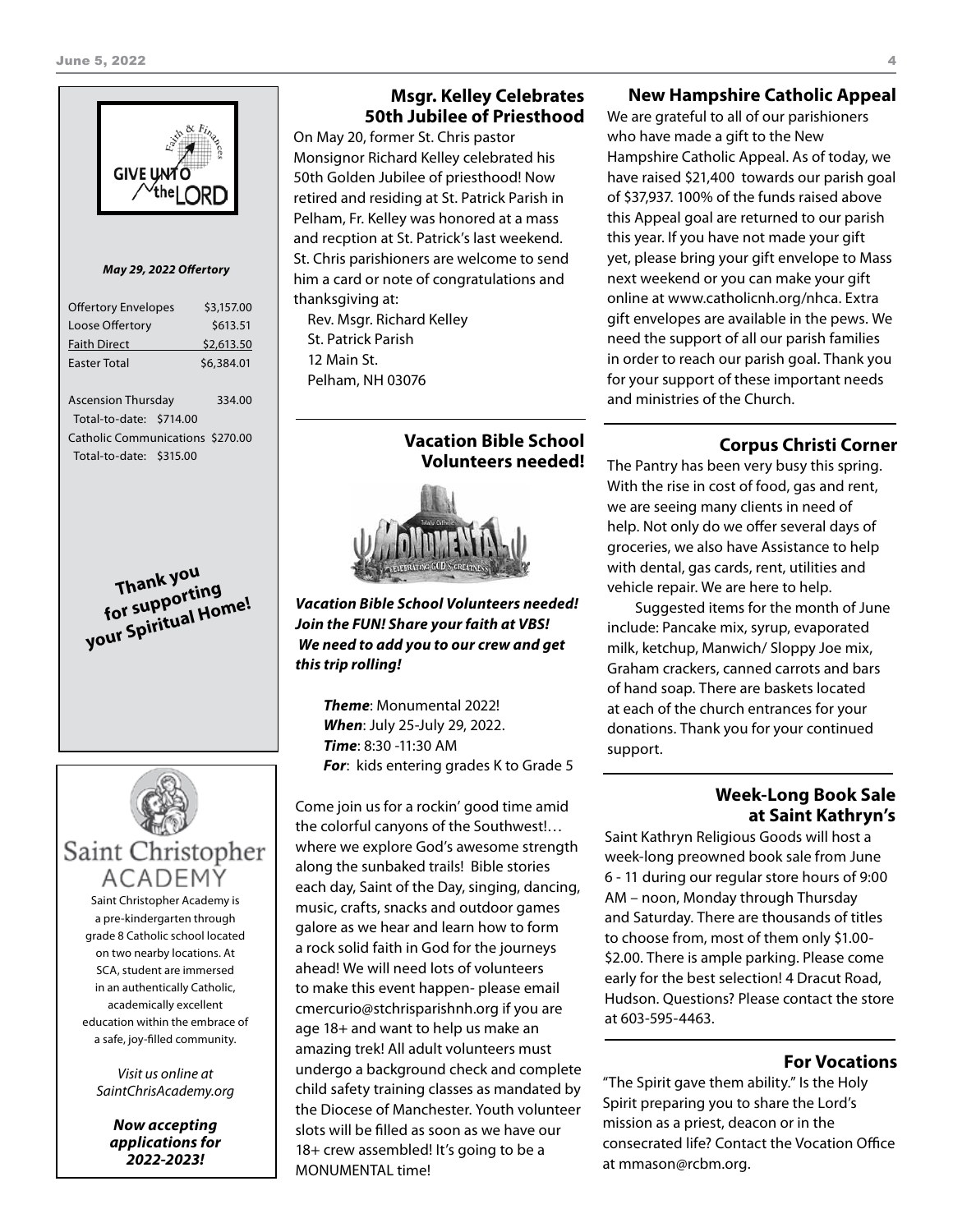# **Sacrament classes for FIRST COMMUNION and CONFIRMATION! Fall 2022!**

If you have a student interested in preparing for Reconciliation, Confirmation, or First Communion, classes begin in September. Register now to hold your slot! *Families with an older student seeking Confirmation should contact the parish- cmercurio@stchrisparishnh.org*

*GRADE 2 Students! RECONCILIATION begins Fall 2022*-- Baptized students in Grade 2 and up from our parish who are seeking *Reconciliation* should register for this class. Students and a parent attend 8 Sunday evening classes and prepare to receive this wonderful sacrament. *Students must also be registered for either our Family Faith program or enrolled at a Catholic school for their ongoing faith formation.* Visit stchrisparishnh.org for registration information. Questions? Email: cmercurio@stchrisparishnh.org

*GRADE 3 Students- CONFIRMATION begins Fall 2022 --* Students in grade 3 who received their Reconciliation last Fall may register for this *CONFIRMATION* class. This class meets on 8 Sunday mornings. Families attend the 10:00 AM Mass and then proceed downstairs for class from 11:00-12:00 noon. Class time is subject to change. Students and a parent participate together as they learn and prepare to receive both Confirmation and Eucharist in Spring 2022. Students registering for this class also register for First Eucharist, which runs from January to May 2022. *Students must also be registered for either our Family Faith program or be enrolled at a Catholic school for their ongoing faith formation.* Sacrament prep forms can be found at our parish website (stchrisparishnh.org) to print and return. Questions? Contact cmercurio@stchrisparishnh.org

*GRADE 3 Students- First Communion begins Spring 2023* --Students in grade 3 who have received Reconciliation and have attended Confirmation prep classes last Fall may register for this *First Eucharist* class. This class meets on 8 Sunday evenings from 4:30-5:30 PM. Student and a parent participate together as they learn and prepare to receive both Confirmation and Eucharist in Spring 2022. *Students must also be registered for either our Family Faith program or enrolled at a Catholic school for their ongoing faith formation.* Sacrament prep forms can be found at our parish website (stchrisparishnh.org) to print and return. Questions? Email cmercurio@stchrisparishnh.org

# **Christ In Us Family Faith Program**

#### *Grades K-Grade 8*

Our Family Faith program will begin September 18th at 8:30 AM. We hope to see you there!

*NEW this Fall!- Our program is expanding to include Grades 7 and 8! Our parish students* in public school grades K to grade 8 AND their families will gather once a month in the Church hall for a light breakfast and family based activity! Students will then participate in a grade level lesson in a classroom setting while their parents participate in a program just for them. We can all use a recharge in our faith journey! Students will continue with self paced lessons at home each week and submit completed work online.

Registration forms can be found on our parish website at stchrisparishnh.org Questions? Email Christine Mercurio at cmercurio@stchrisparishnh.org.



*Lord, hold our troops in your loving hands. Protect them as they protect us. Bless them and their families, For the selfless acts they perform, For us in our time of need. And give us peace. We ask this in the name of Jesus, Our Lord and Savior. Amen.*

Please pray for the following service people from our parish:

Children of William & Yvette Berthelotte: LTC Brian Berthelotte (Army); LtCol Mark Berthelotte (USAF); LCDR Brad Berthelotte (Navy)

Grandson of William & Yvette Berthelotte: Sgt. Matthew Berthelotte

(USMC)

Son of John & Alana Kocsis: SSG. John Kocsis III (Army)

Son of Joseph & Sue Strob: Maj. Rob Strob

Son of David & Patricia Taylor: SFC James Taylor (Army)

Grandson of Lorraine St. Pierre PFC Alexander St. Pierre (Army)

Sons of Laurie Kopka and Grandsons of Madeleine Kopka: AT2 Michael Allard (Navy) AME2 Joseph Allard (Navy)

Daugher of John Soltis: Lt.Col. Kristen Soltis (USAF)

Granddaughter of Dan & Sue Tracy: Cpt. Brittany DesLauriers (Army)

Grandson of Betty Batey: Major Nick Batey USAF

Nephew of Karen Narkis: AMT3 David P. Narkis (Coast Guard)

*To add to our military prayer list, email bulletin@stchrisparishnh.org or call the Rectory at 882-0632.*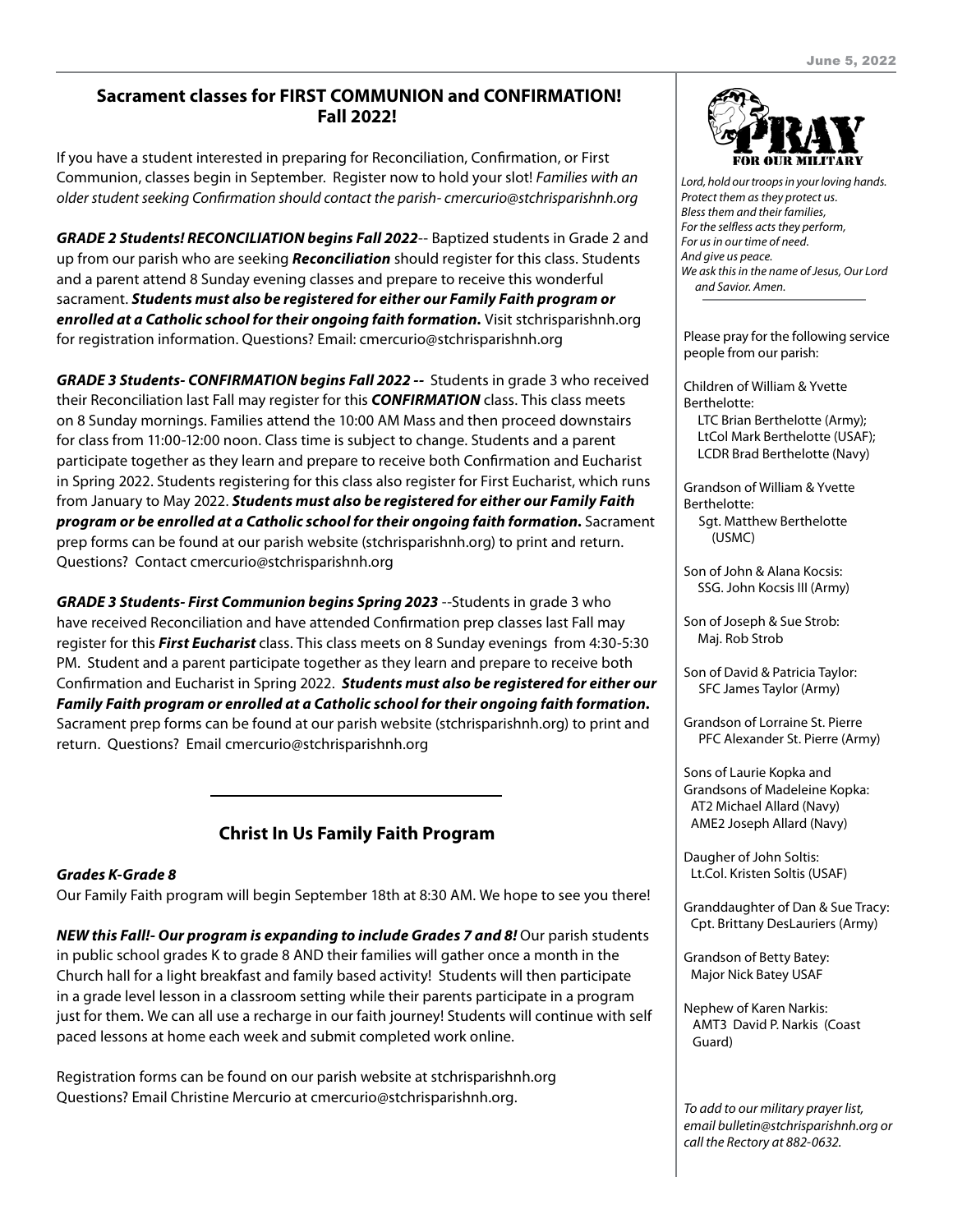# *St. Christopher Parish Community Outreach*

**Parish Prayer Line** *Overwhelmed by life, by care? May we help with our prayer?*

St. Christopher's Prayer Line -- 24/7 from us to Heaven!

*Go online to* www.stchrisparishnh.org

> *Send email to* prayerhotline@ stchrisparishnh.org

#### **Prayer Shawls**

Our prayer shawl ministry, Creating for our Community, gathers once a month to knit, crochet, and pray as they create beautiful prayer shawls. If you know of someone who could benefit from the gift of a Prayer Shawl, whether they are having difficult time, or simply need the comfort of Prayer wrapped around their shoulders, please contact the rectory at 882-0632.

#### **Outreach Ministry**

If you are homebound and cannot attend Mass and would like to receive communion, please call the Rectory 882-0632.

# **Home Visitation Ministry**

The Home Visitation ministry offers in-home visits for Christian fellowship, conversation, and prayer for parishioners who are unable to attend parish Masses and gatherings due to age or infirmity. We offer a comfortable way to experience Jesus' caring presence.

Please note that this ministry does not provide services such as errands, rides, and housework.

Contact Janet Murphy at 603- 204-8382 to arrange a visit.

#### **Saint Christopher Academy Accepting Applications for Fall 2022**

Families looking for an outstanding prekindergarten through grade 8 Catholic education are invited to apply to Saint Christopher Academy for the Fall of 2022. At Saint Chris, we value academic excellence and spiritual development within a caring, joy-filled community. Our dual Nashua campuses serve grades pre-k to grade 5 at our lower campus and grades 6 to 8 at our nearby upper campus. To learn more, visit SaintChrisAcademy.org or contact Enrollment Coordinator Lorrice Bedard at 603-882-7442, ext. 310

**IN TENSION** 

Claire McGarry oreword by Danielle Bean

Discover Peace with Martha and Mary

### **Help Your Marriage**

*Stress in Your Marriage?* – Retrouvaille is a program for married couples that feel bored, disillusioned, frustrated, or angry in their marriage. Some experience coldness. Others experience conflict in their relationship. Most don't know how to change the situation or even communicate with their spouse about it. This program has helped 1000's of couples experiencing difficulties in their marriage. For confidential information about or to register for the upcoming New England program beginning with a weekend on August 12-14, 2022 visit the website at www.HelpOurMarriage.org or call 800-470-2230 or email us at 3023r@ helpourmarriage.org.

# **Craving More Peace and Less Stress this season?**

Join us on Monday, June 27th at 7:00 PM in the Church Hall for a Night of Reflection on Claire McGarry's book *Grace in Tension: Discover Peace with Martha and Mary*. Outlining the G-I-F-T acronym, Claire will walk us through the steps for how we transform our tension into grace at the feet of Jesus, the place where all wonderful transformations take place.

This is a free event with no need to RSVP. Claire will be available to sign and sell copies of her book immediately after the presentation.

If you can't make it but would still like to purchase a book, email Claire at graceintensionbookorder@gmail.com for a signed copy, or find it on Amazon.

# **Welcome! Please use this form to register!**

*St. Christopher Parish welcomes all visitors to our Spiritual Home! If you are interested in joining the parish, please complete the form below and either drop it in the Offertory Basket or mail it to the Rectory. One of our Parish staff members will be in touch. Registration forms are also available online at www.StChrisParishNH.org.*

| <b>Name</b>  | Email _________________________ |  |
|--------------|---------------------------------|--|
|              |                                 |  |
|              |                                 |  |
| <b>Phone</b> |                                 |  |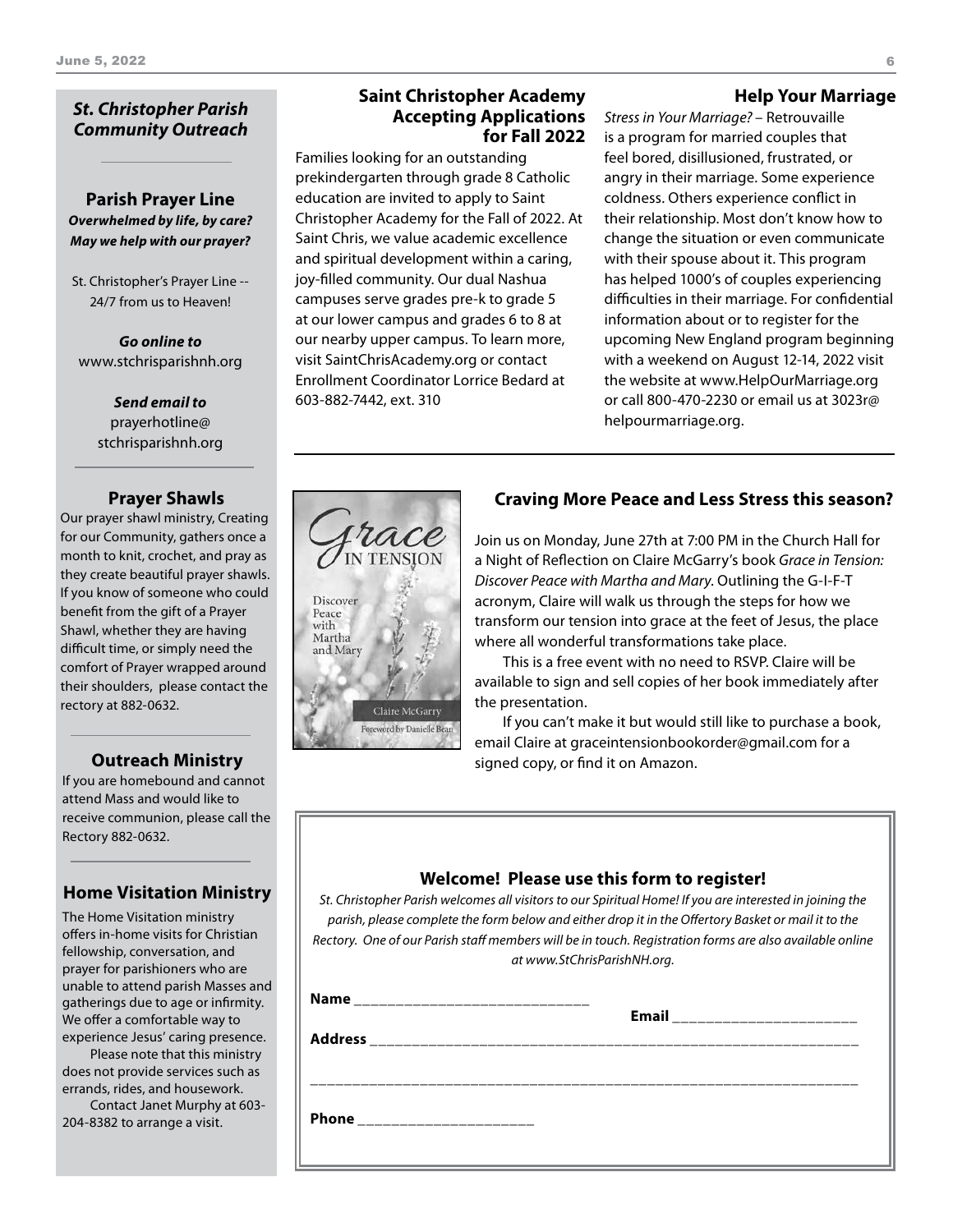# **Family Connection to this Week's Gospel**



#### *Gospel Reading: John 20:19-23*

*Jesus appears to his disciples and gives them the gift of the Holy Spirit.*

Pentecost is sometimes called the birthday of the Church. The Gospel for Pentecost reminds us that the Church begins with the command to forgive. Within the family, the domestic Church, we learn how to forgive and we learn to accept forgiveness. It is the gift of the Holy Spirit that enables us to do both. Today is a fitting time to share a family celebration of reconciliation.

As you gather together as a family, sit quietly for a few minutes, inviting all to reflect upon their need to forgive and to receive forgiveness. If there is a situation or issue within the family that needs attention, spend some time reflecting upon the concern and how your family might address it. Read together today's Gospel, John 20:19-23. Talk together about how Jesus gave us the gift of the Holy Spirit to help us in the work of forgiveness and to bring us peace. Pray together today's psalm, or the Prayer to the Holy Spirit, asking that the Holy Spirit help your family. Share with one another the sign of peace. *Reprinted from http://www.loyolapress.com*

#### **St. Joachima**

*(1783-1854)*

Born into an aristocratic family in Barcelona, Spain, Joachima was 12 when she expressed a desire to become a Carmelite nun. But her life took an altogether different turn at 16 with her marriage to a young lawyer, Theodore de Mas. Both deeply devout, they became secular Franciscans. During their 17 years of married life they raised eight children.

The normalcy of their family life was interrupted when Napoleon invaded Spain. Joachima had to flee with the children; Theodore remained behind and died. Though Joachima re-experienced a desire to enter a religious community, she attended to her duties as a mother. At the same time, the young widow led a life of austerity and chose to wear the habit of the Third Order of St. Francis as her ordinary dress. She spent much time in prayer and visiting the sick.

Four years later, with some of her children now married and younger ones under their care, Joachima confessed her desire to a priest to join a religious order. With his encouragement, she established the Carmelite Sisters of Charity. In the midst of the fratricidal wars occurring at the time, Joachima was briefly imprisoned and later exiled to France for several years.

Sickness ultimately compelled her to resign as superior of her order. Over the next four years she slowly succumbed to paralysis, which caused her to die by inches. At her death in 1854 at the age of 71, Joachima was known and admired for her high degree of prayer, deep trust in God, and selfless charity. Joachima was beatified by Pope Pius XII in 1940, and canonized by Pope John XXIII in 1959. Her liturgical feast is celebrated on August 28.

#### *Reflection*

Joachima understands loss. She lost the home where her children grew up, her husband, and finally her health. As the power to move and care for her own needs slowly ebbed away, this woman who had all her life cared for others became wholly dependent; she required help with life's simplest tasks. When our own lives go spinning out of control, when illness and bereavement and financial hardship strike, all we can do is cling to the belief that sustained Joachima: God watches over us always.

*reprinted from https://www.franciscanmedia.org/*

#### **Prayer to Saint Michael**

*St. Michael, the Archangel, defend us in battle. Be our defense against the wickedness and snares of the devil. May God rebuke him, we humbly pray; and do thou, O Prince of the heavenly hosts, by the power of God, cast into hell, Satan and all the other evil spirits who prowl about the world seeking the ruin of souls. Amen.*

#### **Prayer for Vocations**

*O Holy Spirit, Spirit of wisdom and divine love, impart Your knowledge, understanding, and counsel to youth that they may know the vocation wherein they can best serve God. Give them courage and strength to follow God's holy will. Guide their uncertain steps, strengthen their resolutions, shield their chastity, fashion their minds, conquer their hearts, and lead them to the vineyards where they will labor in God's holy service. Amen.*

#### **Prayer for Priests**

*Gracious and loving God, we thank you for the gift of our priests. Through them, we experience your presence in the sacraments. Help our priests be strong in their vocation. Set their souls on fire for your people. Grant them the wisdom, understanding, and strength they need to follow in the footsteps of Jesus. Inspire them with the vision of your Kingdom. Give them the words they need to spread the Gospel. Allow them to experience joy in their ministry. Help them to become instruments of your Divine grace. We ask this through Jesus Christ, who lives and reigns as our Eternal Priest. Amen.*

In the Words of Pope Francis

"Whoever welcomes a person in need performs not only an act of #charity, but also of #faith, because he or she recognizes Jesus in the brother or sister." *Pope Francis I @ Pontifex May 23, 2022*